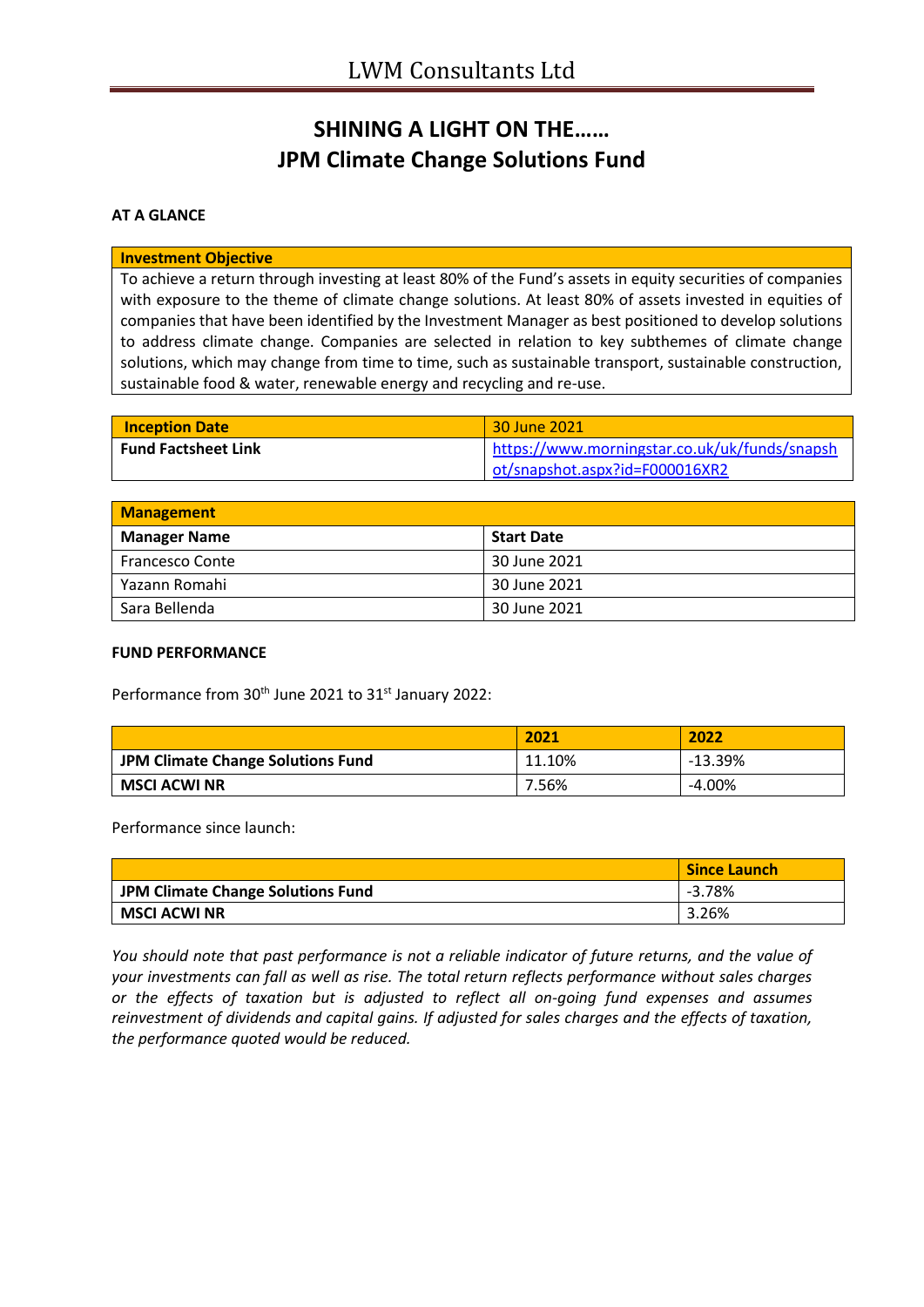# LWM Consultants Ltd

| <b>Tracking</b><br><b>Error</b> | <b>Information</b><br><b>Ratio</b> | <b>Active</b><br><b>Share</b> | <b>Upside</b><br><b>Capture</b><br><b>Ratio</b> | <b>Downside</b><br><b>Capture</b><br><b>Ratio</b> | <b>Batting</b><br><b>Average</b> | <b>Beta</b>              | <b>Alpha</b> | <b>Equity</b><br><b>Style</b> |
|---------------------------------|------------------------------------|-------------------------------|-------------------------------------------------|---------------------------------------------------|----------------------------------|--------------------------|--------------|-------------------------------|
|                                 |                                    | 96.68                         |                                                 | $\overline{\phantom{0}}$                          |                                  | $\overline{\phantom{0}}$ | ۰            | Growth<br>/Large              |

| <b>Volatility Measurements</b> |                          |
|--------------------------------|--------------------------|
| 3-Yr Std Dev (volatility)      | $\overline{\phantom{0}}$ |
| 3-Yr Mean Return (average)     | $\overline{\phantom{0}}$ |

| <b>Investment Style Details</b> |        |  |
|---------------------------------|--------|--|
| Giant                           | 18.52% |  |
| Large                           | 39.61% |  |
| Medium                          | 31.85% |  |
| Small                           | 5.44%  |  |
| Micro                           | 2.98%  |  |

| Top 5 Holdings - 69 Equity Holdings |             |       |  |
|-------------------------------------|-------------|-------|--|
| Schneider Electric SE               | Industrials | 3.36% |  |
| Xylem Inc                           | Industrials | 3.27% |  |
| Trane Technologies PLC Class A      | Industrials | 3.24% |  |
| Eaton Corp PLC                      | Industrials | 3.13% |  |
| Johnson Controls International PLC  | Industrials | 3.05% |  |

| <b>Top 5 Sectors</b>     |        |  |
|--------------------------|--------|--|
| Industrials              | 60.98% |  |
| <b>Basic Materials</b>   | 10.41% |  |
| Technology               | 9.60%  |  |
| <b>Consumer Cyclical</b> | 8.28%  |  |
| <b>Utilities</b>         | 7.56%  |  |

| <b>Top 5 Regions</b> |        |  |
|----------------------|--------|--|
| North America        | 49.53% |  |
| Europe Developed     | 36.82% |  |
| Asia Emerging        | 4.31%  |  |
| Japan                | 4.13%  |  |
| Asia Developed       | 3.05%  |  |

### **UPDATE….**

In my previous reviews I have expressed our concerns around the strategy and the team. That concern remains, but the more I speak to the team the less the concern is. If we see this as a separate franchise to the JPM Group, then it may be a better way to view this.

The fund started well in terms of performance but has been caught in the general pullback of growth stocks. In the short term performance this year has been weak. However this is invested in a part of the market that has strong tailwinds in terms of a changing landscape and regulation, which is impacting the way we invest.